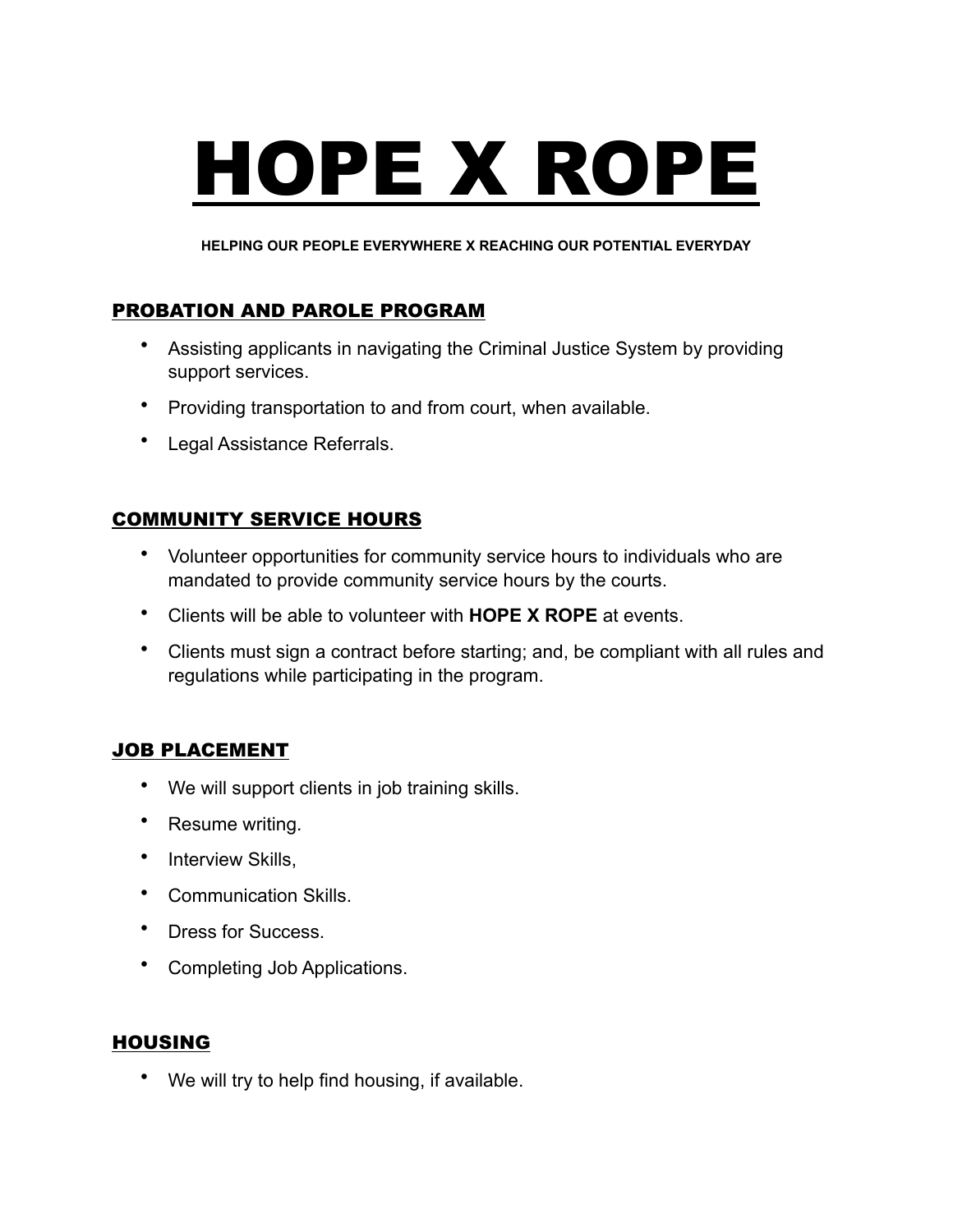### **1 of 2**

# HOPE X ROPE

**HELPING OUR PEOPLE EVERYWHERE X REACHING OUR POTENTIAL EVERYDAY**

### PARENTING COACHING

• Education on 4 different parenting styles:

### **1. Permissive**

- a) Child-driven.
- b) Rarely gives or enforces rules.
- c) Overindulged child to avoid conflict.

### **2. Authoritative**

- a) Solves problems together with a child.
- b) Sets clear rules and expectations.
- c) Open communication and natural consequences.

### **3. Neglectful**

- a) Uninvolved or absent.
- b) Indifferent to a child's social-emotional and behavioral needs.

### **4. Authoritarian**

**a)** Parent driven.